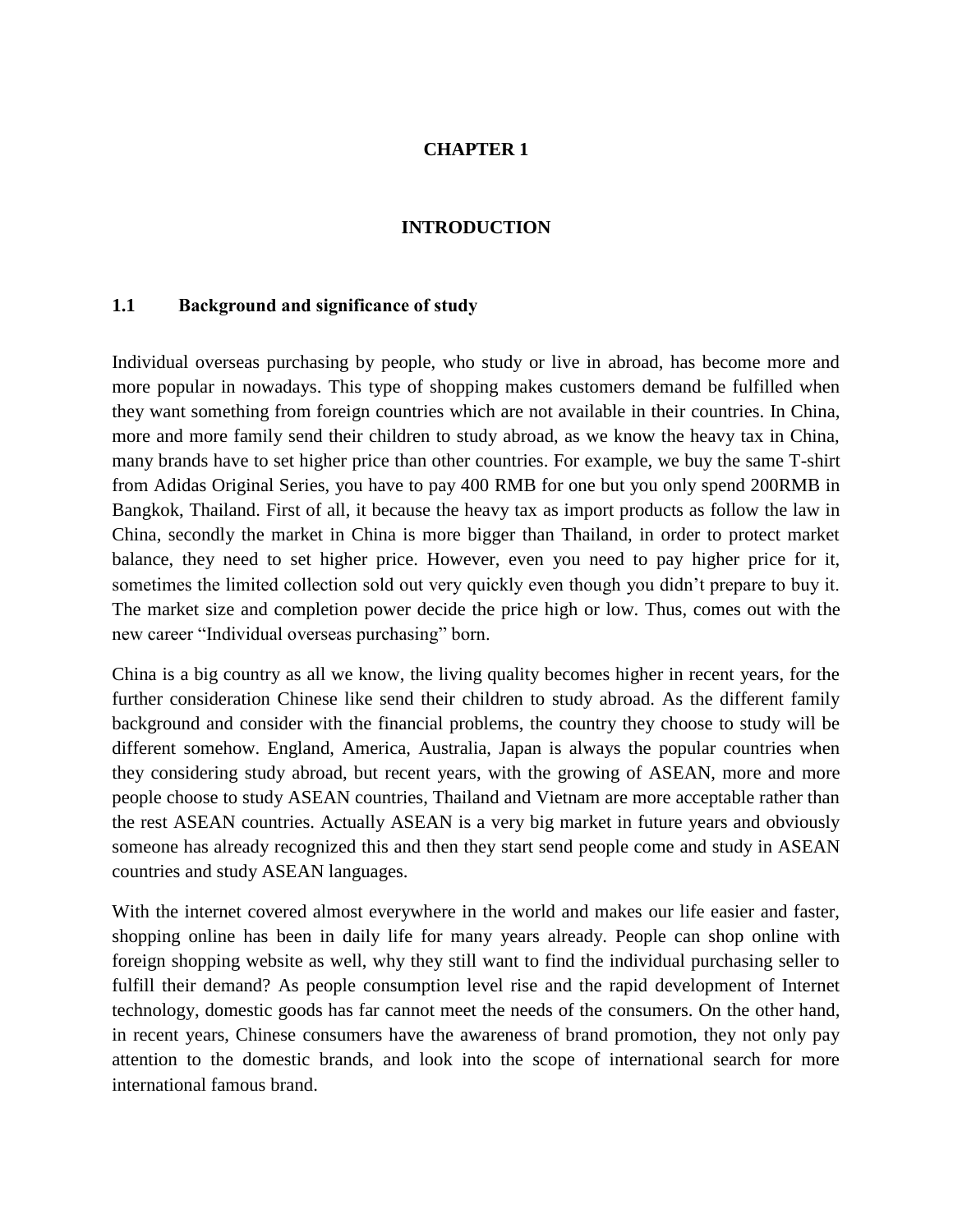According to the data of the Ministry of Tourism and Sports of Thailand, in 2012 there are 2.7 million Chinese tourists travel to Thailand, and most of them are attracted by Thai cuisine and sceneries. Nowadays, people needn't directly visit Thailand to take Thai cuisine, through Google Map, there are about 8223 Thai restaurants in China. In China, there is proverb, "Min Yi Shi Wei Tian", the meaning is people view food as the biggest thing in daily life. With China's rapid economic development, people's income will be constantly increased. The Chinese youth are full of fresh to the outside world, and eager to taste the different dishes, learn about different cultures, and live in different lifestyle. The study of young people's food consumption can help investors understand the expectations of Thai cuisine investment.

According to the China electronic commerce research center monitoring data show that, in fact, the overseas act as purchasing agency is nearly three years, 2009 purchased overseas market scale is 5 billion, 2010 overseas act as purchasing agency market deals reached 12 billion RMB.Is expected in 2011 at the end of the scale of the overseas overseas shopping is up to 24.1 billion RMB, and by 2012 will reach 2012 RMB. According to the third party in HangZhou nonprofit online survey in China electronic commerce research center released the 2011 (on) the Chinese e-commerce market data monitoring report shows that as of the end of June this year, overseas act as purchasing agency market size reached 7.82 billion RMB, the end of the scale is expected to reach 11.03 billion RMB. You can see the purchased overseas development is very hot.

## **1.2 Objective of the study**

- 1.2.1 To find out the different attitudes of individual overseas purchase and local shopping style.
- 1.2.2 To find out the growing trend of individual overseas purchase.
- 1.2.3 To study the marketing model for individual overseas purchasing.
- 1.2.4 To analysis the changing attitude from customers who rather choose overseas purchasing than local shopping.
- 1.2.5 To forecast the overseas purchasing acceptability and growing direction in the future.